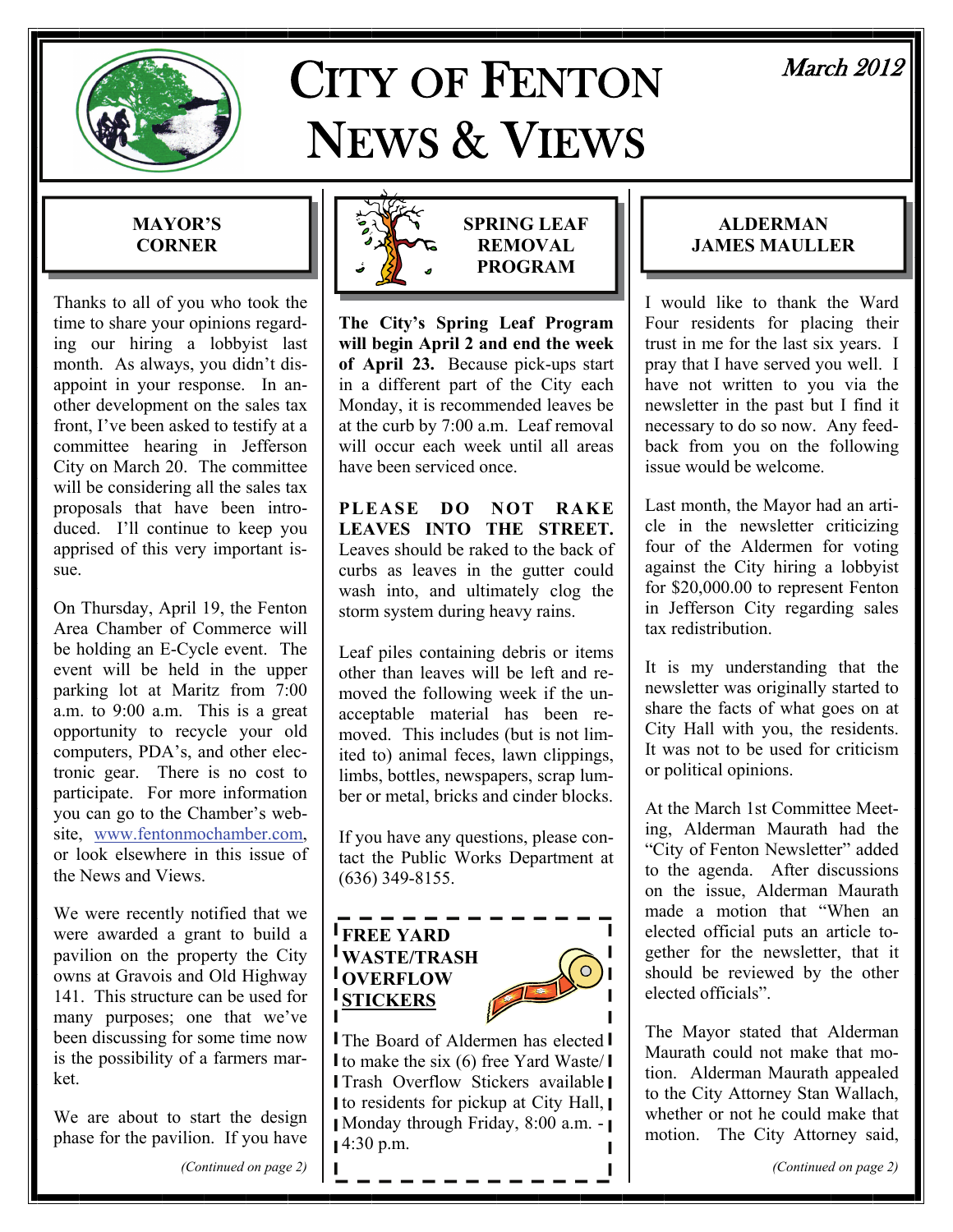#### Page 2 **FENTON NEWS & VIEWS** March 2012

# **Mayor's Corner**

*(Continued from page 1)* 

an idea for the design, we'd love to hear your ideas. Simply contact Nikki Finkbiner in Community Development at (636) 343-8110 or send your ideas to her at [nfink](mailto:nfinkbeiner@fentonmo.org)[biner@fentonmo.org](mailto:nfinkbeiner@fentonmo.org).

Speaking of Nikki, she was recently promoted to the position of Director of Community Development. Nikki came to the City several years ago, and has a strong background in planning. Please join me in congratulating her on her new role.

Finally, Tuesday April 3 is Election Day. And even though there is only one Aldermanic position on the ballot, I hope you'll take the time to exercise your right to vote.

Mayor Dennis Hancock

#### **PLANNING & ZONING COMMISSION PUBLIC HEARING**

On **Wednesday, April 4, 2012**, the Planning & Zoning Commission will hold a Public Hearing at **7:00 p.m.** during their regularly scheduled meeting at City Hall to consider the following:

### **NEW BUSINESS**

• A petition by Mark Sherman d/ b/a Sherman Auto Sales, Inc. for a Special Use Permit to operate an indoor automobile facility at 519-B Rudder Road. The parcel is zoned "BP-3" Business Park—General Office Centers, Small Warehousing District.

For more information, please contact (636) 349-8110.

# **ELECTION NOTICE**



The City of Fenton will hold its annual General Election on **Tuesday, April 3, 2012**. Filing for office closed on Tuesday, January 17. The following is an updated list of candidates as they will appear on the ballot in the order they filed:

# **WARD 1**

Carol Brennan 2 Treecrest Court

Harold Bade 747 River Hills Drive

# **WARD 2**

Jerry Sorge 1400 Valiant Drive

# **WARD 3**

Daniel C. Borgard 936 Villa Gran Way

# **WARD 4**

Gary Fischer 1708 Coronita Drive

### **OLDE TOWNE PARK PLAZA PAVILION**

Design of the new Olde Towne Park Plaza pavilion is underway. The pavilion will be located at the southwest corner of Gravois Road and South Old Highway 141.

If you have any questions or comments, please contact the Community Development Department by phone at (636) 349-8110 or by email at [nfink](mailto:nfinkbiner@fentonmo.org)[biner@fentonmo.org](mailto:nfinkbiner@fentonmo.org).

#### **Alderman James Mauller**  *(Continued from page 1)*

"yes, you can make that motion". The Mayor called for a second.

I raised my hand to second the motion and the Mayor announced immediately that the motion failed for lack of a second. I verbally announced that I seconded the motion and the Mayor told me I was too late and the motion failed. The Mayor would not allow a vote with a motion and a second on the floor.

I do not know if the motion would pass. The greater issue here is the Board of Aldermen were not allowed to vote.

I would encourage you to ask others that were in attendance about this meeting and feel free to call me at (636) 343-0172 with your input.

Thank you, Alderman James Mauller





The following businesses have applied for an occupancy permit and are planning on calling Fenton "home":

*Gateway Composite Can Company*  2022 Corporate 44 Drive (manufacturer of composite paper cans)

*International Paper*  1201 N. Highway Drive (manufacturer of corrugated shipping containers)

Welcome to Fenton. We are glad you are here!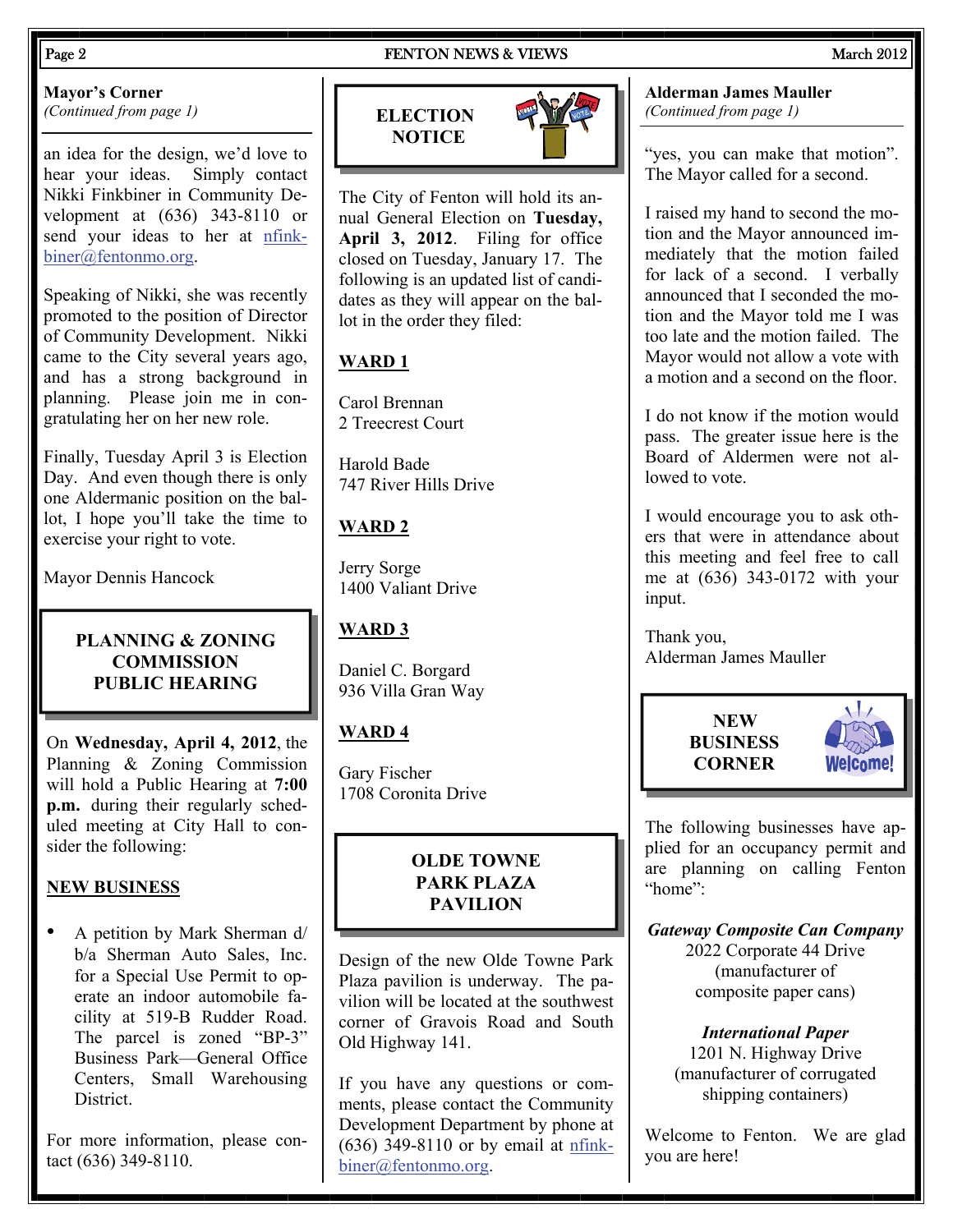#### Page 3 **FENTON NEWS & VIEWS** March 2012



#### **PARKS & RECREATION HAPPENINGS**

*For information on these programs, including fees and times, check out a copy of the "Beacon".* 

#### **SENIOR LUNCH AND BINGO**

Adults, 55+, are invited to our next Lunch and Bingo at RiverChase. Join us on Wednesday, April 11th at 10:00 a.m.

What's on the menu this month? Pizza Casserole.

#### **SUMMER AEROBICS**

Come and check out the new Energizing Yoga on Monday and Wednesday mornings  $\sqrt{r}$  from 10:15-11:15 a.m. Session begins May 7.

#### **2012 FENTON TRIATHLON**

The Parks Department will host the first annual Fenton Triathlon on Saturday, August 4. The

race will begin and end at RiverChase with all events beginning at 7:00 a.m. This triathlon will consist



of a 300 yard swim in the outdoor pool, a 16.5 mile bike ride and a 3.1 mile run. This event is sponsored by Olde Towne Cyclery, Commerce Bank, SSM St. Clare Health Center and Neighbors Credit Union. For more information and registration forms go to www.fentonmo.org.

#### **WATER AEROBICS**

Come join the next session of Water Aerobics which begins April 2.



There are many classes to choose from, including *Aquacise, Total* 

*Body Workout, Water Pilates*, and *Aqua Zumba*. Call River-Chase for class times and prices. Come join the current session at any time with a Flex pass or Daily pass.

#### **SPECIAL NEEDS SWIMMING LESSONS**

Swimming lessons are geared toward each individual's needs. The lessons



will be held in a small group setting with a low child-to-instructor ratio in our indoor heated pool. Lessons are held on Saturdays at 11:15 a.m. Next session begins April 14.

#### **PARENT TOT SWIM CLASS**

The Parent & Tot swim class is an interactive swim class between parent



and child. Classes are available on Tuesday and Thursday evenings and Saturday mornings. Next ses-

sion begins April 10.

#### **SWIM LESSONS**

Swim lessons begin again soon: Tuesday and Thursday eve-



nings and Saturday morning lessons are available. The next session begins the week of April 10.

#### **SCHOOLS OUT OPEN SWIM**

Are you looking for something fun to do on your Spring Break, March 19- 23? The indoor pool will open at



Noon - 9:00 p.m.; day fees apply without membership. Open swim will also be available on April 6.

#### **PRIVATE SWIM LESSONS**

Private swim lessons are available at RiverChase. Times, schedules and instructors can be scheduled to fit your needs.

#### **FENTON SWIM AND DIVE TEAM**

The Fenton Swim & Dive Team, for ages 6-18 years old, is getting ready to splash into our summer league. The teams compete against other municipalities. These are recreational teams that have an emphasis on developing sportsmanship, learning basic skills, and having fun! Registration will be held Saturday, April 14 and May 5, from 10:00 a.m. to 2:00 p.m.

#### **PLAYTIME IN THE POOL**

On Tuesdays and Thursdays, the



indoor leisure pool will be available from 10:00 a.m. to noon for parents and tots to play in the water. Children

\$4.00 - Adults free.

#### **DID YOU KNOW . . .**

Did you know that a Resident Membership to RiverChase, for a household cost about \$1.13 per day? Unlimited access to River-Chase for 362 days for the whole family. If you compare our membership rates to Gold's or the YMCA you will see they are the best around. And there is NEVER a joining fee. Find out just how enjoyable RiverChase is by stopping by and taking a tour.

You'll be glad you did! And don't forget our Value Cards for that son

*(Continued on page 4)*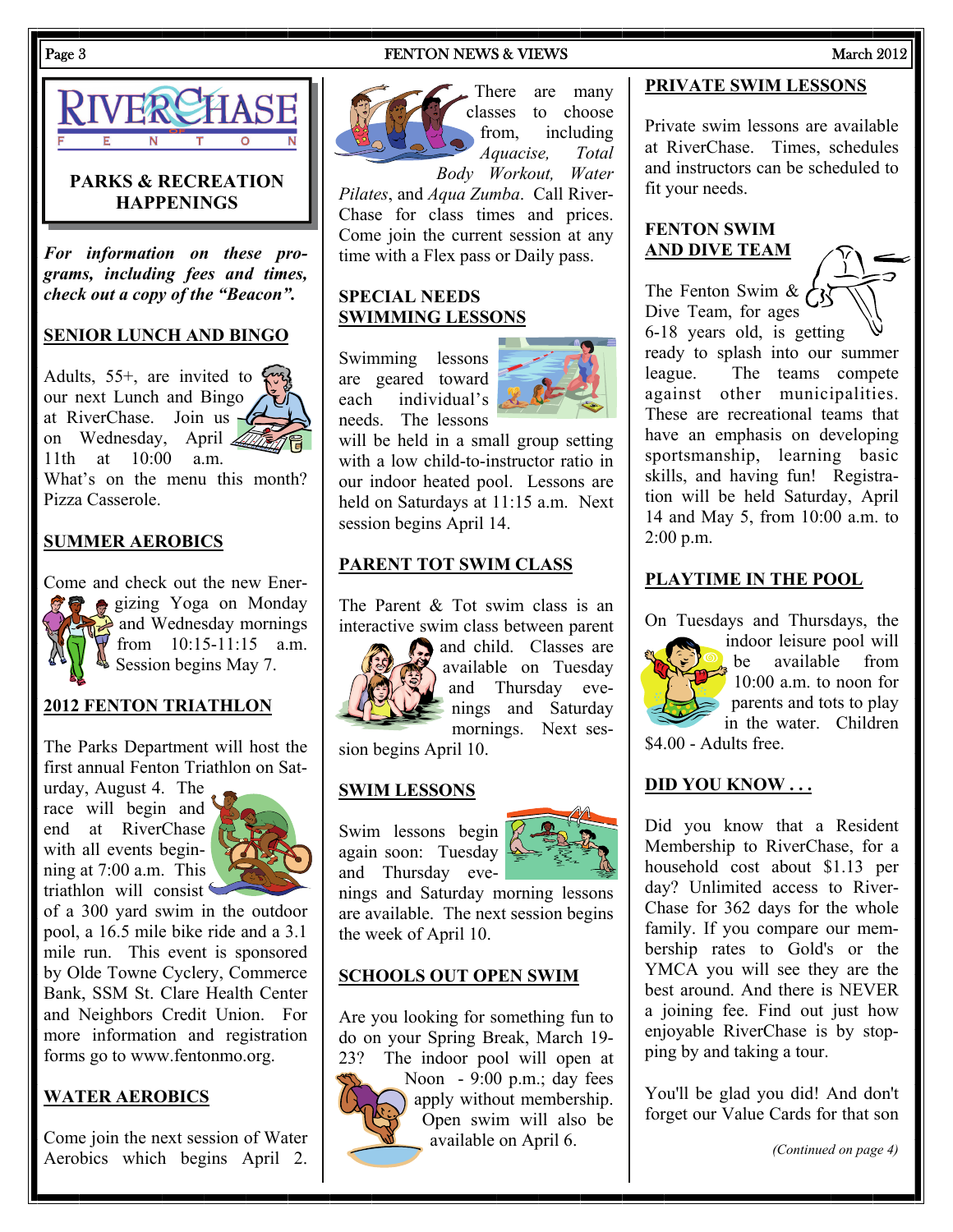#### Page 4 **FENTON NEWS & VIEWS** March 2012

#### **PARKS HAPPENINGS**

or daughter who is away at college so they can enjoy the pools this Summer! We look forward to seeing you!

The best way to see all that River-Chase has to offer your family, at an affordable price, is to stop by and take a Tour!

### **"THE BEACON" RIVERCHASE PROGRAM GUIDE**

The current issue of "The Beacon" at [www.fentonmo.org](http://www.fentonmo.org) is available on the City of Fenton's home page. On the left tabs click The Beacon - RiverChase Program Information. Please allow time for download.

The Spring/Summer "Beacon" is in production and will be available April 9. First day to register for Programs & Classes is April 16th for Residents & Members!

#### **COMMUNITY TAILGATE SALE**

Register now for the Community Tailgate. Sale to be held at



RiverChase on Saturday, May 5 from 8:00 a.m.—2:00 p.m. We'll turn a portion of the parking lot into the best flea market in Fenton. Sale is open to the public.

*For information on all programs (including fees and times), contact RiverChase of Fenton at (636) 343- 0067. You can also check out the Beacon at [www.fentonmo.org](http://www.fentonmo.org).*





The Fenton Area Chamber of Commerce along with Maritz is holding an E-Cycle event in the upper parking lot of Maritz (Entrance 7 at Bowles Ave and Horan Drive) on Thursday, April 19, 2012, from 7:00-10:00 a.m. Shoeman Water Project will also be on site to collect donated shoes.

For more information, go to [www.fentonmochamber.com](http://www.fentonmochamber.calendar) or contact the Chamber of Commerce at (636) 717-0200.

# **ST. LOUIS COUNTY POLICE—FENTON PRECINCT UPDATE**



#### **ST. LOUIS COUNTY OUTDOOR WARNING SIRENS**

The Emergency Communications Network is responsible for the maintenance and repair of the outdoor warning siren system located throughout St. Louis County.

The outdoor warning sirens are tested monthly, weather permitting, on the first Monday of the month at 11:00 a.m.

### *New System currently being tested.*

As you may know, both the new and old siren systems are operational. However, St. Louis County will only be activating the new sire system for tests and/or actual events. This means there will likely be a change in the pattern of coverage, and the siren tone you hear will be louder or quieter than it was previously, depending on your relative distance to previous sirens.

**PARKS HAPPENINGS**  $(Continued from page 3)$   $[1, 3]$   $[2, 4]$   $[3, 5]$   $[4, 6]$   $[5, 6]$   $[6, 7]$   $[6, 7]$   $[7, 6]$   $[8, 7]$   $[9, 7]$   $[1, 6]$   $[1, 6]$   $[1, 6]$   $[1, 6]$   $[1, 6]$   $[1, 6]$   $[1, 6]$   $[1, 6]$   $[1, 6]$   $[1, 6]$   $[1, 6]$   $[$ increase in coverage.

> *What should you do when you hear the tornado sirens?*



When you hear the sirens, you should **seek shelter and seek information.**

If you are outside, go to a predesignated shelter area such as a safe room, basement, storm cellar, or the lowest building level. If there is no basement, go to the center of an interior room on the lowest level (closet, interior hallway) away from the corners, windows, doors, and outside walls. Put as many walls as possible between you and the outside. **Do not** open windows.

Once you are inside and safe, turn on a TV, radio or NOAA weather alert radio to be informed of the storm location, path and the dura-



tion of the warning. There is no all-clear signal; once the warning has expired it is safe to leave

your shelter location. Be aware, however, that the situation can change so be prepared in case another warning is issued for St. Louis County.

We strongly recommend that every residence, business and school use a weather alert radio with battery back-up. Weather alert radios automatically activate to warn and inform you whenever a warning is issued for St. Louis County.

**Neighborhood Policing Officer (636) 343-2080 P.O. Aaron Dilks-Ext. 1123** 

> **Precinct Phone (636) 349-8120**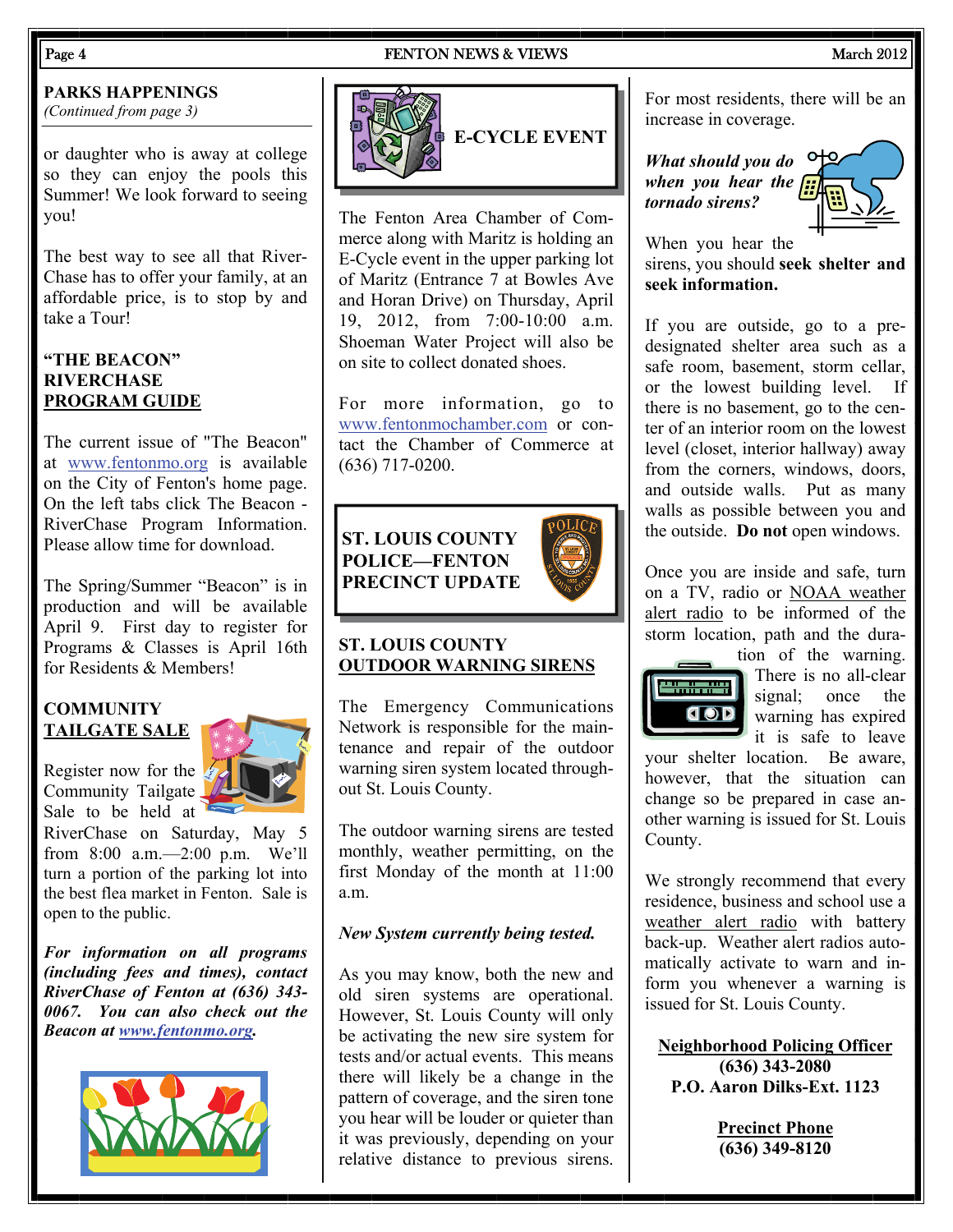**FENTON HISTORICAL SOCIETY** 

**Annual Spring Luncheon and Antique Appraisal** 

**Saturday, April 28, 2012 Sunset Lakes Banquet Center Time: 12:30 p.m. Cost: \$17.50** 

You don't want to miss a wonderful afternoon of fun, food and relaxation. In addition to the much anticipated antique appraisal, there will be a silent auction and a quilt raffle. This year the quilt includes two pillow shams and a dust ruffle. Members are working to make this a very special event for our guests and we hope you can join us, **all tickets must be purchased no later than April 20**.

To make a reservation you may contact us by email at [fentonhis](mailto:fentonhistory@hotmail.com)[tory@hotmail.com](mailto:fentonhistory@hotmail.com) or by phone at (636) 326-0808 or (636) 343-1699.

### **DECISIONS FROM THE FEBRUARY 2 AND 23 BOARD OF ALDERMEN MEETINGS**

#### *Decisions*



- $\checkmark$  Approved the re-appointment of Christine Simino (Ward 1), Michael Lucas (Ward 2), Audrey Wattler (Ward 3), and Ronald Ramspott (Ward 4) to the Park, Beautification & Recreation Committee with a term ending January 2014.
- $\checkmark$  Approved, with conditions, a Site Plan by Horan Group, LLC,

for the addition of solar panels to the roof of an existing building addressed as 855-877 Horan Drive (Parcel address: 851 Horan Drive). The parcel is zoned "BP-3" Business Park - General Office Centers, Small Warehousing District.

- $\checkmark$  Approved the release of escrow in the amount of \$115,558.80 for the Shadow Creek Subdivision.
- $\checkmark$  Declared the Community Development copier as surplus.
- $\checkmark$  Approved the transfer of \$30,000 from the City funded budget under the Old 141/Fenton Creek Bridge Project to the Federal funded budget under the Old 141/ Fenton Creek Bridge Project.
- $\checkmark$  Approved Invoice 44056 in the amount of \$5,632.71 and Invoice 43998 in the amount of \$3,340.96 to Sungard Pentamation for the maintenance of financial software.
- $\checkmark$  Approved the City Clerk's request to attend the McCCFOA 2012 Master Academy and Spring Institute at Lake Ozark, Missouri on March 4-8.
- $\checkmark$  Approved for the Project/Code Enforcement Manager to attend the 2012 Missouri Floodplain and Storm Water Managers Annual Conference at Tan-Tar-A Resort April 18-20.
- $\checkmark$  Approved allowing the Fenton Fire Protection District to access the old Police Station and use the exterior facilities around City Hall and the Community Development Department on February 25, 2012 from 9:00 a.m.—2:00 p.m. for their Community Emergency Response Training.
- $\checkmark$  Approved the distribution of six

(6) free trash overflow/ compost stickers to each City of Fenton household.

#### *Ordinances*



**#3245** Approves a Special Use Permit petitioned by Sprint Spectrum, L.P. to modify an existing Telecommunication Facility at 700 Rudder Road.

**#3246** Approves a Special Use Permit petitioned by Orthodontic Centers of Missouri to operate a Medical/Dental Facility at 596 Old Smizer Mill Road.

**#3247** Approves a Grant Agreement between the City of Fenton, Missouri and the Municipal Park Grant Commission for a Multi-Use Pavilion within Olde Towne Plaza Park.

**#3248** Amends Ordinance No. 2791—Financial Policies Manual.

**#3249** Provides for the lighting by electricity of the streets, avenues, alleys, and other public places in the City of Fenton in the State of Missouri, and other electric service requirements of the City, by contract, setting forth the terms of the proposed contract therefore between the City and Union Electric Company d/b/a Ameren Missouri, its successors and assigns, and permitting said company to erect, operate, and maintain poles, lines, wires, cables, transformers, and other appliances in the streets and all other public places, necessary for and appreciate to the performance of said contract as described herein.

**#3250** Approves the First Amendment to the Cooperation Agreement with St. Louis County, Missouri for an Emergency Communications System pursuant to the provisions of the Ordinance No. 3168.